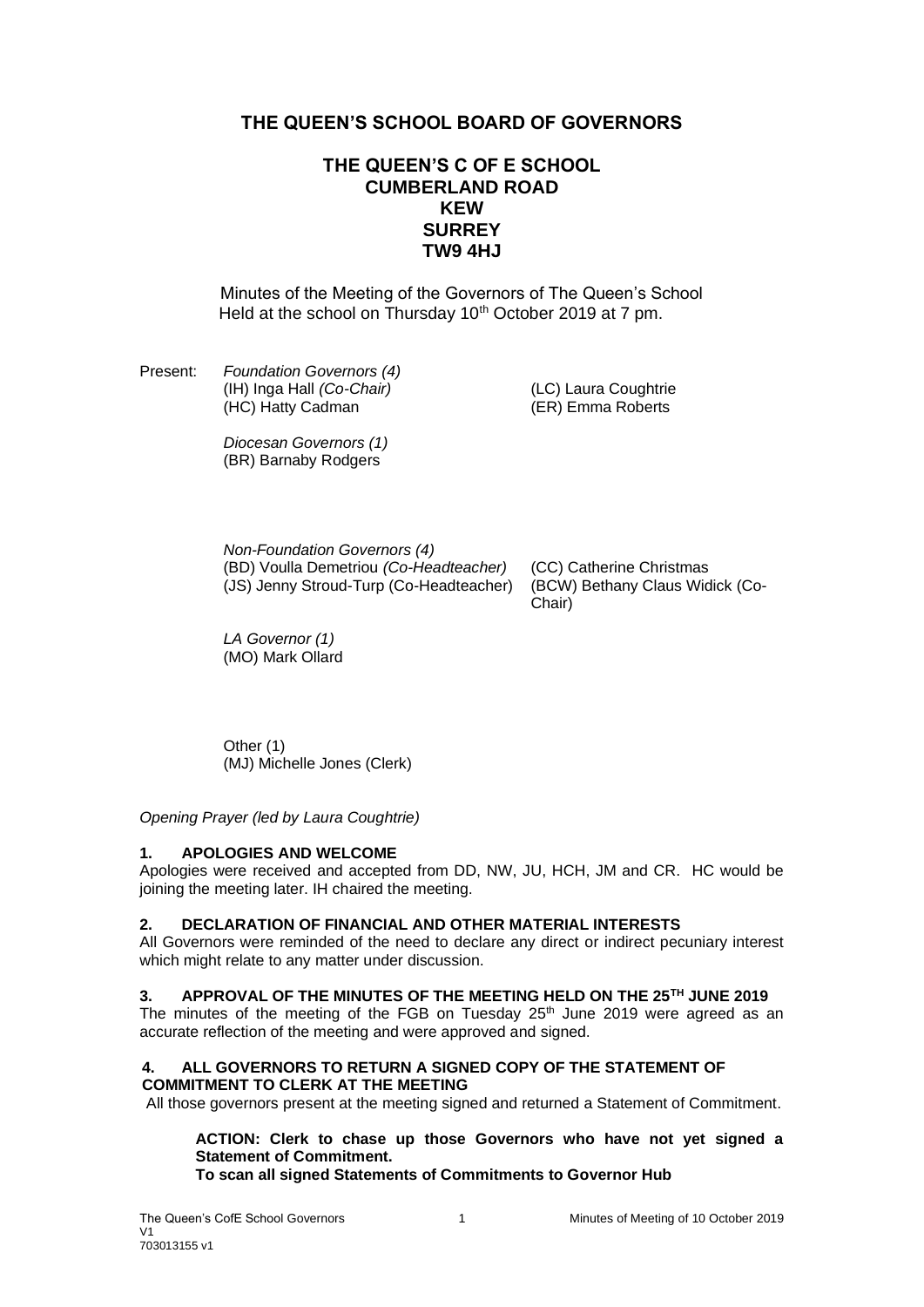## **5. TO RECEVE AN UPDATE ON GOVERNOR HUB AND THE 'HOW TO USE' PRESENTATION**

BCW will be holding two training sessions at her home on  $17<sup>th</sup>$  and  $20<sup>th</sup>$  October please let her know which date you wish to attend. All governors should have completed their profiles by 17<sup>th</sup> October.

There should be consistency in the formatting and naming of documents only Word, Excel and PDF should be used.

## **6. To consider and adopt proposed changes to Standing Orders**

The draft amended Standing Orders were circulated prior to the meeting. The Governing Board reviewed these and proposed the following amendments, highlighted in bold:

Item 21. "…governors may ask the Clerk to place an item on the agenda, **provided 10 days' notice is given**

Item 32**.** The signed minutes of the Governing Board and committee meetings will be scanned and entered into Governor Hub by the Clerk within **5 working days** of the meeting at which those minutes were approved....."

The Governing Board adopted the Standing Orders subject to those amendments.

### **ACTION: Clerk to amend changes to Standing Orders and upload to Governor Hub**

### **7. ALL GOVERNORS TO UNDERTAKE TO COMPLETE THE DECLARATION OF INTERESTS FORM FOR 2019/20 ON GOVERNORHUB BY 17TH OCTOBER**

**ACTION: Clerk to remind Governors to complete the Declaration of Interests and follow up**

## *STRATEGIC – Linked to Vision*

#### **8. TO RECEIVE AN UPDATE REGARDING THE NEW OFSTED AND SIAMS FRAMEWORKS AND IMPACT ON THE SCHOOL AND GOVERNORS' WORK AND TO NOTE WORK NEEDED ON THE GOVERNORS SEF**

IH noted that a consolidated Governor SEF for both Ofsted and SIAMS is being prepared by the SDBE, and we will ideally base our work on this model, if it will be available soon. Governors should note there is training available for the new OFSTED Framework at both the SDBE and Achieving for Children. These courses are very popular so please book on to one ASAP. IH noted that a more detailed discussion of the key changes would be included as an agenda item at the next FGB.

The Co-Headteachers explained that 'teaching and learning' is now known as Quality of Education, which is focusing on a broad curriculum and progression across the whole school. The focus has shifted to the whole child rather than data scrutiny, and the aim is to identify what is taught and how, with a new focus on 'intent, implementation and impact'. OFSTED will want to talk to middle leaders about their subject. They will carry out a 'deep dive', looking into a subject throughout the whole school. The Co-Headteachers are working on the curriculum, ensuring it is mapped out and showing intent. Implementation will provide the outcomes.

One impact on our work is a move away from data and focusing on the whole child in the Phase meetings and visits, and data (across all Phases) will be brought to FGB instead to ensure all governors have a coverage across all Phase data.

There will be a SIAMS health check in November, this is halfway through the SIAMS cycle. The Co-Headteachers, Deputy Head and Christian Ethos lead will work together to complete the SIAMS SEF.

.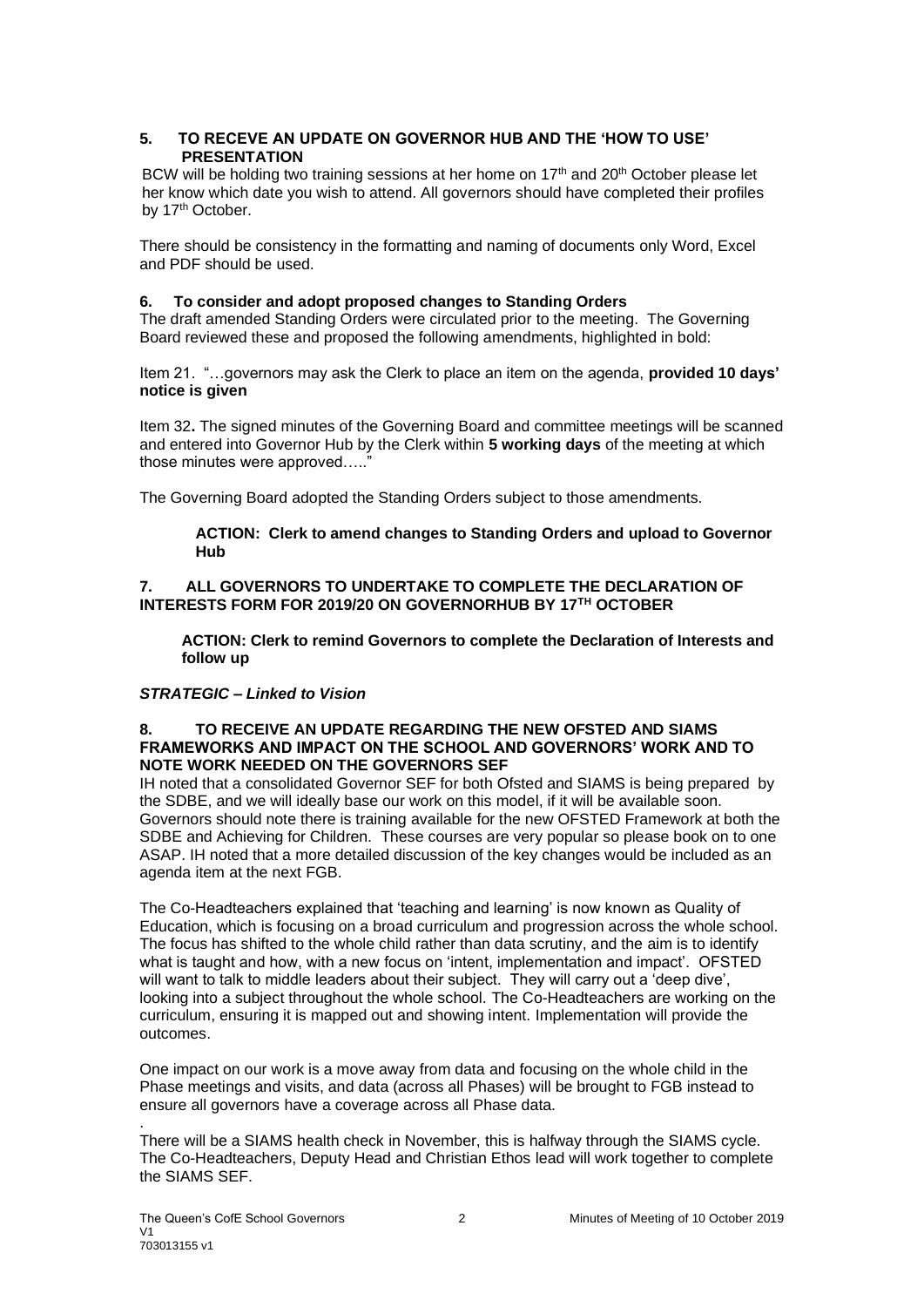### **9. TO REVIEW THE VISION CONTROL DOCUMENT WITH ACTIONS ACHIEVED DURING 2018/19 AND TO CONFIRM VISION PRIORITIES FOR THE CURRENT ACADEMIC YEAR**

The Vision Control Document was provided by the Co-Headteachers prior to the meeting. It was approved by the Steering Committee. A key update which has been made in this version is to reflect the OFSTED Framework 'whole child' focus. The Co-Headteachers also noted other key points including (i) Learning certainties are still ongoing but are taking a background role, (ii)Maths and English Writing will continue to be worked on, (iii)New PSHE units will go out to parents, governors and staff for consultation.

It was also noted that much has changed regarding the focus of governors' work as set out in the 2019 revision to the Governance Handbook. IH noted that a high level summary document for Governors of the key changes was circulated with previous FGB papers and would be useful to review.

### **ACTION: BCW will upload the summary of changes to the Governor Handbook document to Governor Hub**

## **10. TO RECEIVE ACTUAL ADMISSIONS STARTER NUMBERS FOR RECEPTION 2018 IN CRITERIA**

| <b>Places allocated to:</b>                                                                                                                                             | <b>Criterion No.</b> | No. of<br><b>Children</b> |
|-------------------------------------------------------------------------------------------------------------------------------------------------------------------------|----------------------|---------------------------|
| Looked after children or previously<br>looked after children                                                                                                            | 1                    | 1                         |
| Children with an exceptional social<br>or medical need                                                                                                                  | $\overline{2}$       | 0                         |
| Children living within Kew Anglican<br>parishes and eligible for the Pupil<br><b>Premium Grant</b>                                                                      | 3                    | 0                         |
| Children of Staff                                                                                                                                                       | 4                    | 1                         |
| Sibling at time of admission                                                                                                                                            | 5                    | 16                        |
| Living in Kew Anglican parish<br>areas where one or both parents<br>are members of and committed<br>worshippers at one of the three<br>Anglican Churches in those areas | 6                    | 17                        |
| Living in Kew Anglican parish<br>areas where one or both parents<br>are members of and committed<br>worshippers at other Christian<br>Churches                          | $\overline{7}$       | 1                         |
| Distance                                                                                                                                                                | 8                    | 23                        |
| Home to school distance of first<br>child offered under Criterion 8                                                                                                     |                      | 205.460 m                 |
| Home to school distance of last<br>child offered under Criterion 8                                                                                                      |                      | 1042.710 m                |
| Number of appeals heard                                                                                                                                                 |                      | $\overline{2}$            |
| Number of successful appeals                                                                                                                                            |                      | $\Omega$                  |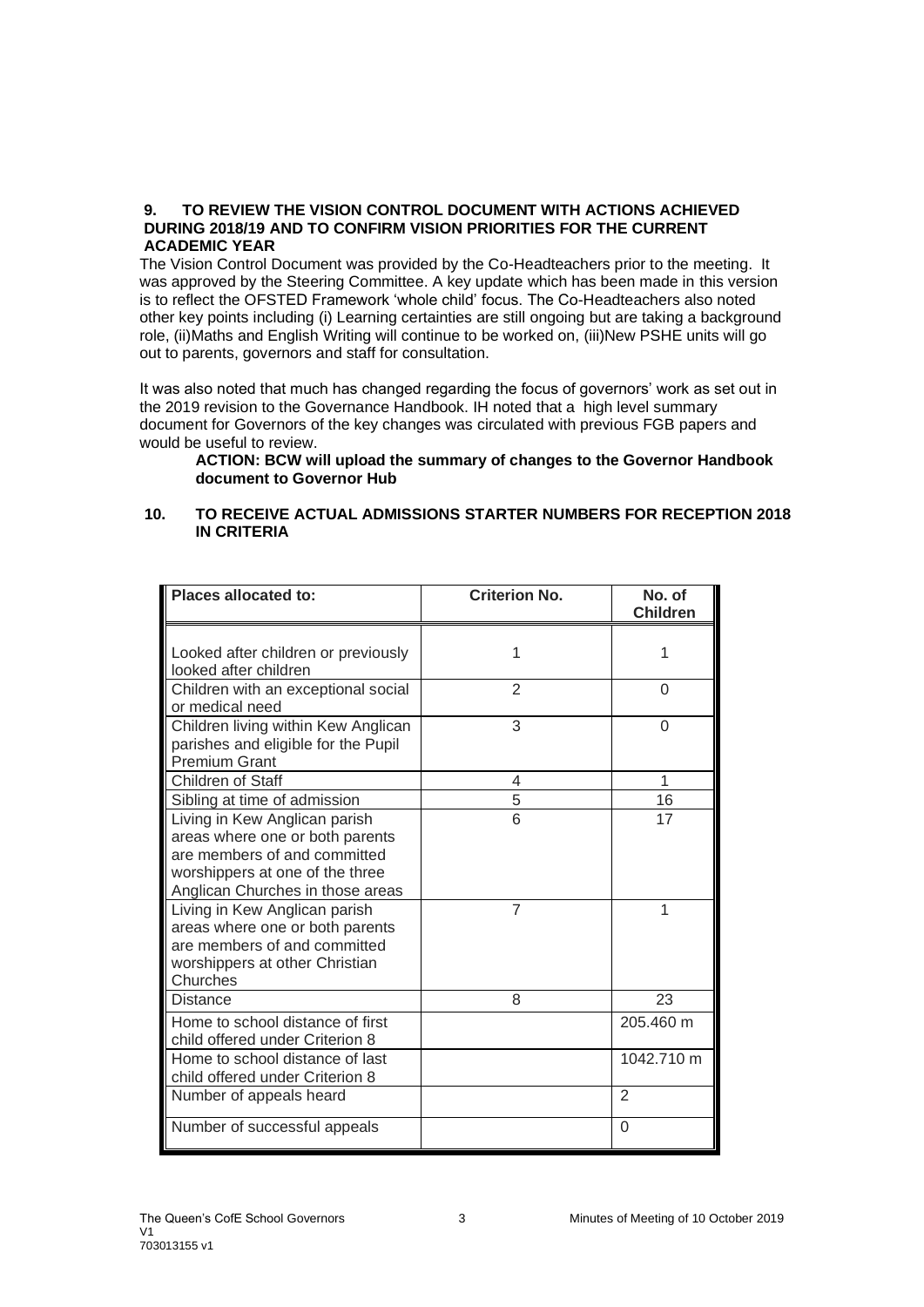*Question: There is a lack of applications under Criteria 3. Do parents really understand if they should be applying under this category? Answer: In the future we will be looking into amending the Admissions Policy to make this clearer.*

Prior to the meeting the Year 6 leavers' data ('where did they go next') was circulated. The leavers went on to 27 different schools. With the largest group of 17 children going on to Christ's**.**

The Governing Board thanked MJ and the Admissions Committee for their work on Admissions**.**

## **11. TO RECEIVE A REPORT ON THE AUDIT OUTCOMES AND PROGRESS TO RESOLUTION**

IH summarised the key points from the recent LA audit which took place in the Summer term and steps since taken by school and governors to address priority points. AR has also produced an Audit tracker (circulated prior to the meeting) to flag up where we are. The Audit will stay as a standing item until all actions are completed and highlighted as green. This will enable us to gain a broader understanding of best practice. We now have a positive dialogue with Graham Craig and Samantha Griffiths. They have taken us through the VAT issues which has been a valuable process. Going forward bids for RNST funding will be plus VAT.

The Governing Board thanked AR for his work on this.

### **12. TO RECEIVE A VERBAL UPDATE ON MAJOR PROJECTS INCLUDING THE GREEN WALL. FAN TRIALS AND CUA2**

The new fence has been put in between trees and the fence facing the South Circular. Bushes will be planted in front of the fence later in Autumn to complete the green wall**.**

An update has not yet been received on the fan trials. Staff and pupils were consulted. ESFA sent in a team to take data samples and the intention is that this will be an on-going trial to ensure a solution is found to persistent temperature issues.

BR and HCH are taking the lead on negotiating a revised Community Use agreement. They will work with AR, liaise with residents and the planning department, look at rates, concessions offered, who discounts have been given to and why. They will also be looking at how much money has been made and the number of opportunities not being taken due to constraints of the Community Use agreement. They will be meeting with Council planners and residents for consultation to enable the School to increase lettings revenue going forward. This will be a significant project and will be reported into FGB due to its significance.

## **13. TO NOTE THE CO-HEADTEACHERS REPORT**

The Co-Headteachers report was circulated prior to the meeting. The CHTs noted that this is a new format with content and structure developed in consultation with Karen Feeney (SIP) and Co-Chairs. Other changes included the addition of reference to CPOMS (Child Protection Online Management System) safeguarding system for teaching staff is now in use.

From the Autumn term Music events will be added to enrichment opportunities.

#### *Question: Governors asked are yellow cards tracked?*

*Answer: Both yellow and red cards are tracked identifying straight red cards or 2 yellow cards leading to a red card.*

*Question: Is there a good mix of children i.e. not always the same children taking part enrichment opportunities?*

*Answer: There is a similar group of children, children who always get picked are identified and where possible replaced by other children.*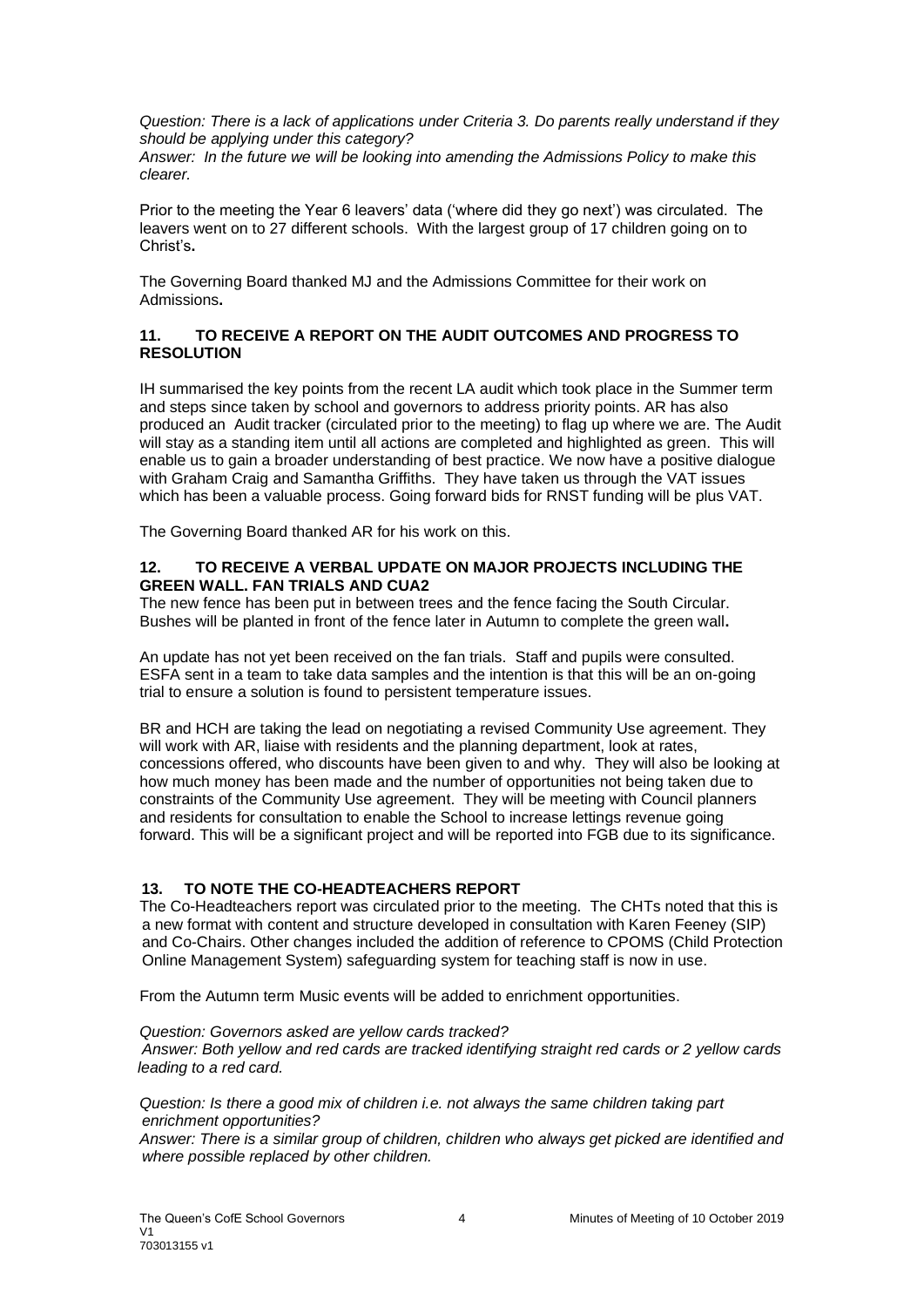**ACTION: Governors were asked to feedback to the Co-Chairs on the following proposed changes to the Co-Headteachers report to:**

- **To re-instate the incident/accident data**
- **To incorporate additional material as an appendix instead of having separate sheets to be read alongside the report.**
- **To amend the 'actions for governors' box to be actions for/from governors.**

#### *HC arrived 8.20pm*

**14. TO RECEIVE A SAFEGUARDING REPORT FROM THE CO-HEADTEACHERS (STANDING ITEM) INCLUDING SAFEGUARDING AUDIT UNDERTAKEN BY THE SAFEGUARDING GOVERNORS AND PLANS FOR UNDERTAKING FUTURE AUDITS** Recommendations made from the last Safeguarding audit have been worked on with regards to staff files and the Single Central Register (SCR)

Lockdown procedures have been discussed with safeguarding leads from external organisations. The lockdown procedure will brought to Premises.

The Attendance Policy has been amended to included "Poor attendance is a safeguarding issue".

The dates contained within the Child Protection Policy have been updated.

Dates are to be set at the next Pastoral committee for the next for Safeguarding Audit termly checks.

It was noted a weekly first aid bag check now takes place, although the first two weeks of term had not been checked (the first check was an Inset and the second check was carried out on the following Monday).

*Question: What is the forum for identifying procedures which had not been completed? Answer: This should be raised at Pastoral and noted in the next FGB meeting.]*

### **15. a. TO RECEIVE INFORMATION ON CHANGES TO PHASE GROUP STRUCTURE, LEADS AND PHASE MEETING APPROACH/CONTENT**

CC re-iterated that data will be brought to FGB and not discussed at Phase meetings in the depth it has been previously. The Annual Schedule of Work has been updated post-Steering meeting to reflect the new approach.

The Phase Leads for the Governing Board are Phase  $1 - CC$ , Phase  $2 - LC$  and Phase  $3 -$ CR.

### **b. TO RECEIVE PROPOSALS REGARDING THE CHANGED APPROACH TO PHASE VISIT REPORTS, CHANGES TO PHASE GROUP MEMBEERSHIP AND NEW PHASE GROUP CHAIRS**

CC explained the proposal that there is now an additional page for any other comments which the visiting governor may be unsure as to whether they should form part of the formal report e.g it could be used for identifying areas that do not form part of the vision but that need to be raised with the Co-Headteachers or possibly more contentious issues. This is an optional page to complete.

The Governing Board agreed that a structure for dealing with observations from visits should be agreed and guidance should be given to Governors if they have any areas of concern. These concerns should be discussed with either the Co-Headteachers or the Co-Chairs of Governors ASAP and before completing the additional form.

## **ACTION: CC to amend the size of the box on the additional page of the Governor Visits to School form.**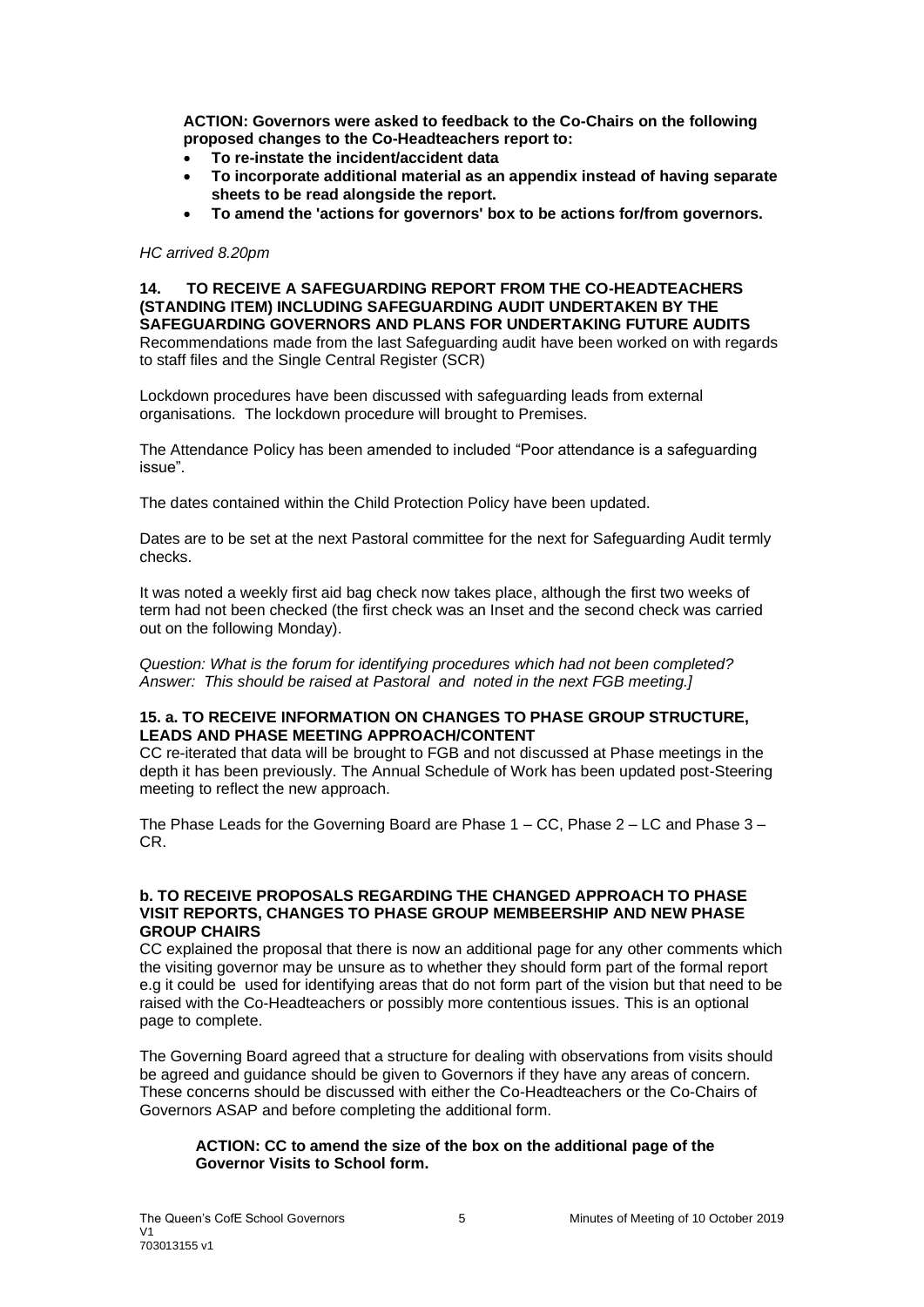#### **ACTION: CC/LC to work with BD to give guidance notes to Governors if there are any areas of concern with regards to completing the additional page***.*

The Co-Headteachers clarified the difference between Christian Distinctiveness (based in theology from the Bible) and Christian Ethos (is the feeling and values we exhibit as individuals/as a school).

### **ACTION: NW to be asked to discuss Christian Distinctiveness vs Christian Ethos for Governor visits at the next FGB in December.**

## **16. TO RECEIVE A VERBAL REPORT FROM THE CHAIRS, INCLUDING ITEMS OF GENERAL SIGNIGICANCE CONSIDERED BY THE COMMITTEE SHOULD BE DRAWN TO THE ATTENTION OF THE BOARD AND TO NOTE THE FOLLOWING MINUTES:**

| 15.1 Premises, Health & Safety & Lettings | - Nothing further to report                     |
|-------------------------------------------|-------------------------------------------------|
| 15.2 Pastoral                             | - The Pastoral meeting has been rescheduled for |
|                                           | Wednesday 6 <sup>th</sup> November at 8am       |
| 15.3 Kairos                               | - Nothing further to report                     |
| 15.4 Finance                              | - Nothing further to report                     |
| 15.6 Pay & Personnel                      | - update to be given in agenda item 17          |
| 15.7 Admissions                           | - Not met this term                             |
| 15.8 Steering                             | - Nothing further to report                     |
|                                           |                                                 |

# *STATUTORY*

## **17. TO DISCUSS RECOMMENDATIONS FROM PAY & PERSONNEL COMMITTEE FOR STAFF CONSULTATION OF THE WHOLE SCHOOL PAY POLICY FOR 2019/20** HC gave a verbal update to the Governing Board. The Pay & Personnel committee review

the Whole School Pay Policy (WSPP) annually, which sets teaching staff pay rates. The P&P committee discussed the proposed government changes and discussed the Pay Policy in line with the Audit outcomes. The committee proposed increasing teachers' pay in line with the governments' recommendation of 2.75%. Other changes have been made to the WSPP to reflect Audit recommendations regarding the circumstances in which additional payments to staff may be authorised.

The WSPP now needs to be sent out to Staff for consultation. The finalised document will be brought back to the FGB in December with any staff feedback to be considered.

*Question: NQT'S are employed for 2 weeks in the summer term and are paid a sum, this is not in the WSPP. Do all Richmond Schools offer this and do we need to continue to do this?*

*Question: Staff attend twilight training outside their normal hours, this is not in WSPP.*

*Answer: BD/HC will investigate/review both of the above queries.*

### *ACTION: BD/HC to investigate/review the queries raised around NQT's working in the summer term and staff attending twilight training.*

The WSPP was approved for consulattion subject to amendment.

## **18. TO RECEIVE FEEDBACK ON THE ANNUAL PUPIL SURVEY**

The Pastoral committee meeting on  $9<sup>th</sup>$  October 2019 had to be rescheduled. This item will be carried forward to the rescheduled Pastoral meeting on Wednesday 6<sup>th</sup> November and will feedback to the FGB in December.

# **19. TO APPROVE THE UPDATED CHILD PROTECTION POLICY**

The CPP was circulated prior to the meeting. The recording procedures are now on CPOMS (Child Protection Online Management Systems) although the paper forms are still being used for those members of staff who do not have access to CPOMS. The only other change was that the safeguarding leads have now been updated.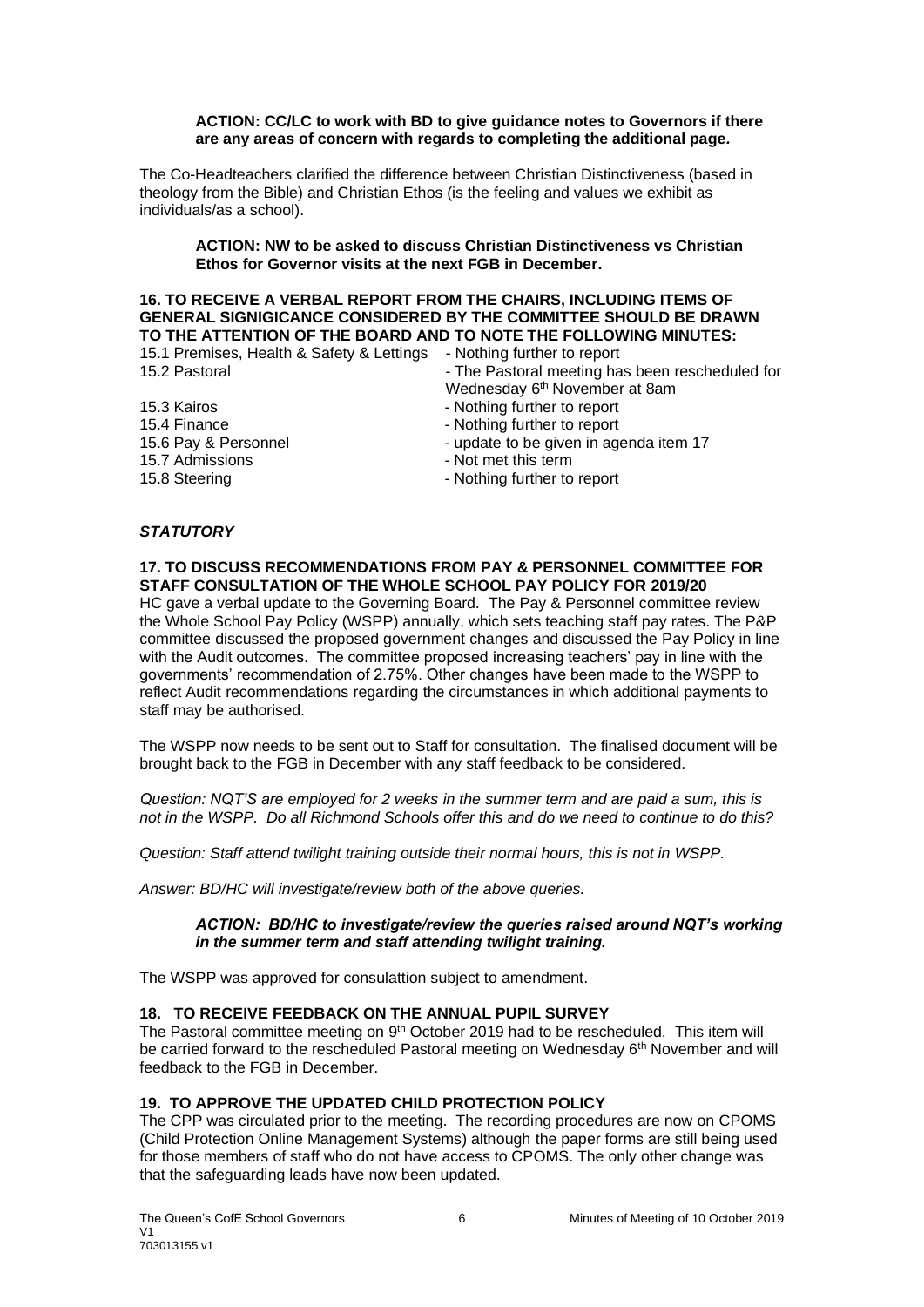The Governing Board approved the updated Child Protection Policy.

# **20. FOR NOTING:**

## **i. CO-CHAIRS' REPORT**

IH noted that two new Foundation Governors have been identified Marian Mollett, the new St Anne's Governor will be joining the December FGB. Subject to ratification at the next At Anne's PCC Vasilis Polydorou will also be joining the FGB in December.

### **ii. FINALISED COMMITTEE AND PHASE MEMBERSHIP AND GOVERNOR RESPONSIBILITIES**

IH noted that any gaps would be reviewed once the two new governors were on board, and that there are currently a number of additional responsibilities which need to be filled or transitioned from current governors. BCW would like to pass on the baton for organising social events/activities if anyone would like to take this on please let her know.

## **iii. FINALISED CO-CHAIR/DEPUTY CHAIR RESPONSIBILITIES DOCUMENTS**

This document was circulated prior to the meeting. Governors' attention was drawn to the shaded areas where responsibility also lies with the committee chairs or all governors generally.

## **iv. POLICY PROGRESS REPORT (STANDNG ITEM)**

The document was circulated prior to the meeting all Governors to are to review the policies which fall under their committees/remit.

## **v. FINALISED ANNUAL SCHEDULE OF WORK 2019/20**

All committee chairs are to use this document when putting together agendas for committee meetings**.**

## **vi. FINALISED SCHEDULE OF DATES 2019/20**

Document circulated prior to meeting. All Governors are invited to attend the C&S Data meeting on Thursday 28<sup>th</sup> November 2019 at 7pm (not 8am as on Schedule of Dates)

## **ACTION: Clerk to amend the Schedule of Dates on GovernorHub**

## **21. TO NOTE OUTCOMES OF SKILLS AUDIT AND TO DISCUSS ACTIONS ARISING**

The Governing board Skills Audit document was circulated prior to the meeting. This item is carried forward to the next FGB in December 2019 to ensure that discussion of the key messages from this process can be fully discussed by a greater number of governors.

# **22. GOVERNOR TRAINING (STANDING ITEM)**

Governors were reminded they have a responsibility to upskill themselves through training if they feel they have weak areas.

AfC are offering PREVENT training for Governors on Thursday 5th March, please book through CPD online.

All training should now be recorded on Governor Hub and governors are responsible for transferring their existing training records across from Dropbox.

# **OTHER/AOB**

## **23. TO NOTE ITEMS FOR/FROM OTHER COMMITTEES:**

**a)** SDBE communication regarding LCVAP funding (To Finance) The funding structure is under review. The Co-Headteachers will review with MO, this is to be completed by 8<sup>th</sup> November 2019.

b) SDBE communication regarding Brexit preparations (To Pastoral)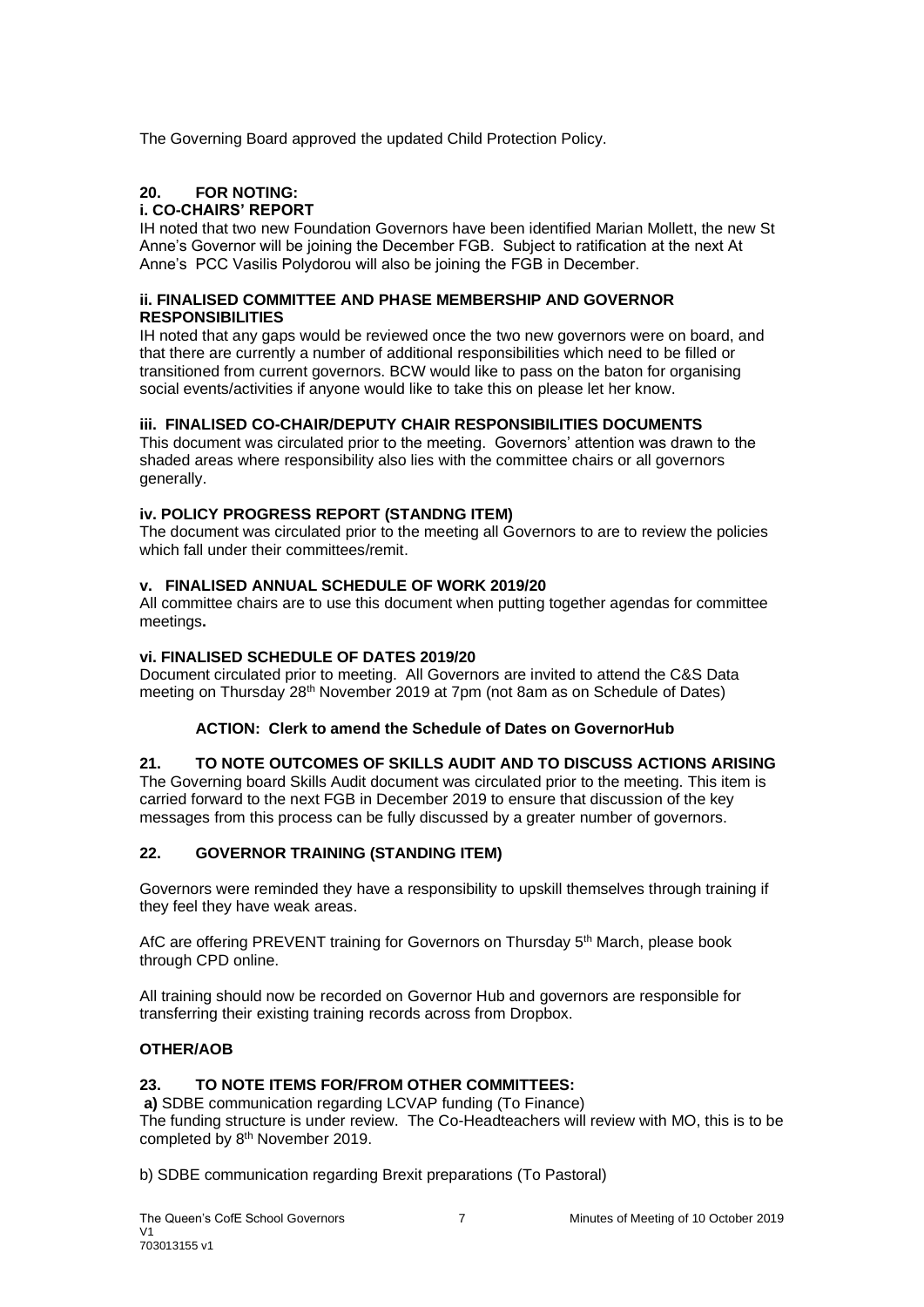A letter has been received from Lord Agnew, regarding Brexit preparations guidance for schools.

# **24. AOB**

Communication has been received from ISS, the schools caterers, with regards to Brexit preparations.

The Stag Brewery have asked the Governors to support their proposal for a new school. The Governing Board agreed to decline the offer to make a public statement.

*The meeting concluded at 9.05 pm*